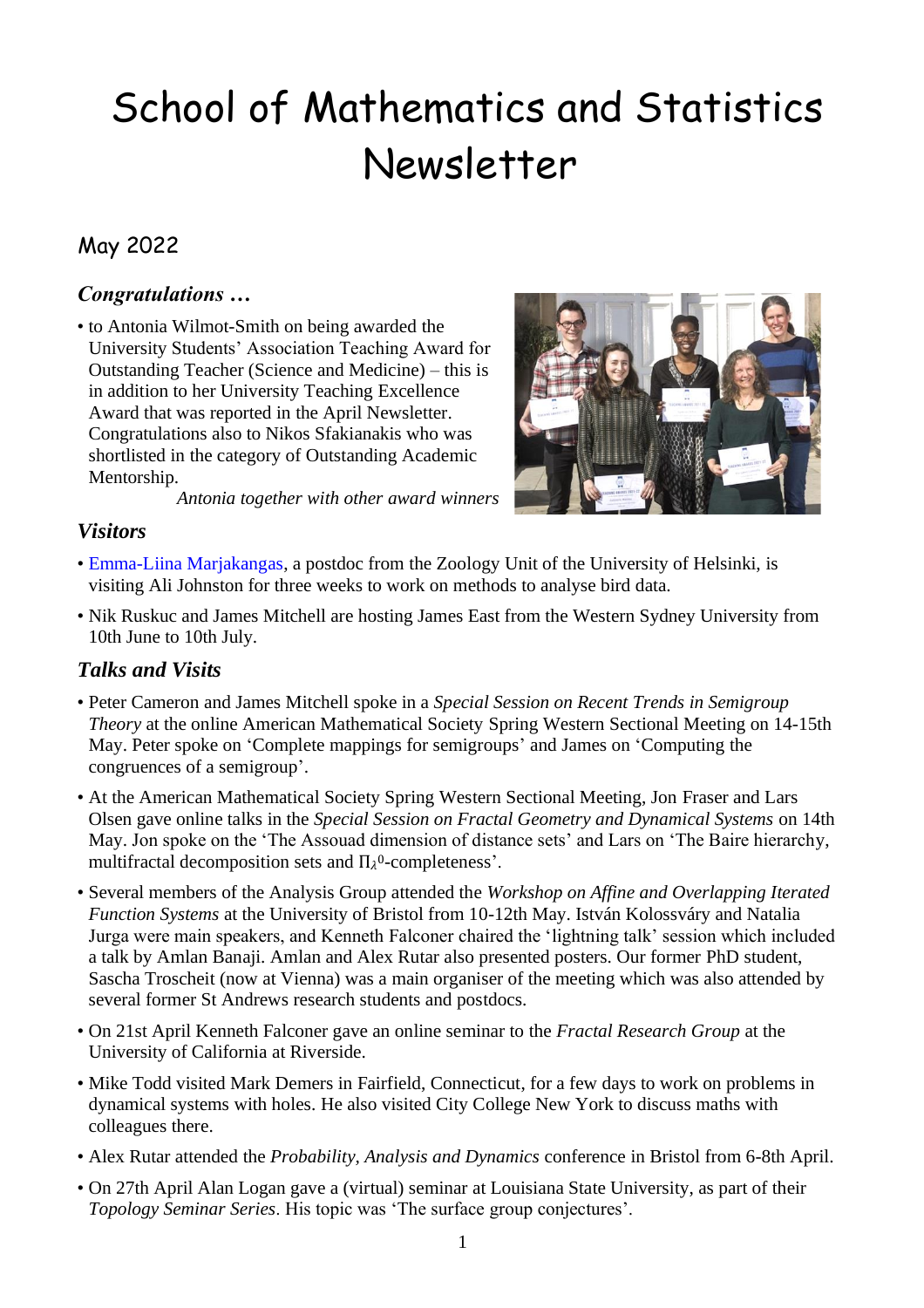- Sophie Huczynska and Laura Johnson attended the *2022 Colloquia in Combinatorics*, held in London jointly by Queen Mary University of London and the London School of Economics, on 11- 12th May. This was their first in-person conference since the pandemic and it was great to see colleagues in person. Sophie combined this with a research visit from 10-13th May to Maura Paterson of Birkbeck, University of London, who was a speaker on the second day of the Colloquia.
- Various members of the Algebra and Combinatorics Group and CIRCA attended the *Scottish Combinatorics Meeting* on 4-5th May, hosted online by the University of Glasgow. It is hoped that this will return to an in-person format next year.
- On 25th April, Peter Cameron gave the opening plenary talk at a webinar on *Applications of Machine Learning* at the Central University of Tamil Nadu in Thiruvarur, India. His title was 'Networks, random walks and statistical optimality'. The audience of over 100 consisted mainly of students but also included the Vice-Chancellor, Dean, and Head of Department.
- On 13th May, Kate Mowbray, Thomas Neukirch, Eric Priest and Jack Reid attended an (online) Royal Astronomical Society Discussion Meeting on *Forecasting Solar Energetic Particles and Associated Eruptive Events*. Kate gave a contributed talk entitled 'Particle energisation in collapsing magnetic traps'.
- The special theme of this year's *British Colloquium for Theoretical Computer Science*, held in Swansea on 6-8th April, was the *History of Theoretical Computer Science*. Rick Thomas was one of four keynote speakers and gave a talk entitled 'Some interactions between automata theory and algebraic structures in the UK - A (personal) history'.
- A one day meeting on the *History of Mathematical Analysis*, organised by the British Society for the History of Mathematics, took place on 14th May at Birkbeck College, University of London. Kenneth Falconer gave an invited talk on 'Fractal geometry through the 20th century'. Megan Briers, Isobel Falconer, Deborah Kent, and Boyuan Zhao also attended the meeting.
- For the opening seminar of a *History of Mathematics Series* at Oxford's Mathematical Institute on 11th May, Deborah Kent presented 'Questions of collaboration and credit in D'Arcy Thompson's *On Growth and Form*', based on joint work with final year project student Kirit Dhami. Whilst in Oxford, Deborah accessed materials at the Bodleian Library, in addition to rare books at Jesus College, Hertford College, and Merton College Libraries.
- After a year's hiatus and a postponement from the usual January date, the annual *Postgraduate Burn Trip* was finally back in person, taking place from11-13th April and attended by 24 PhD students from across the School.



*Postgraduate students outside The Burn House*